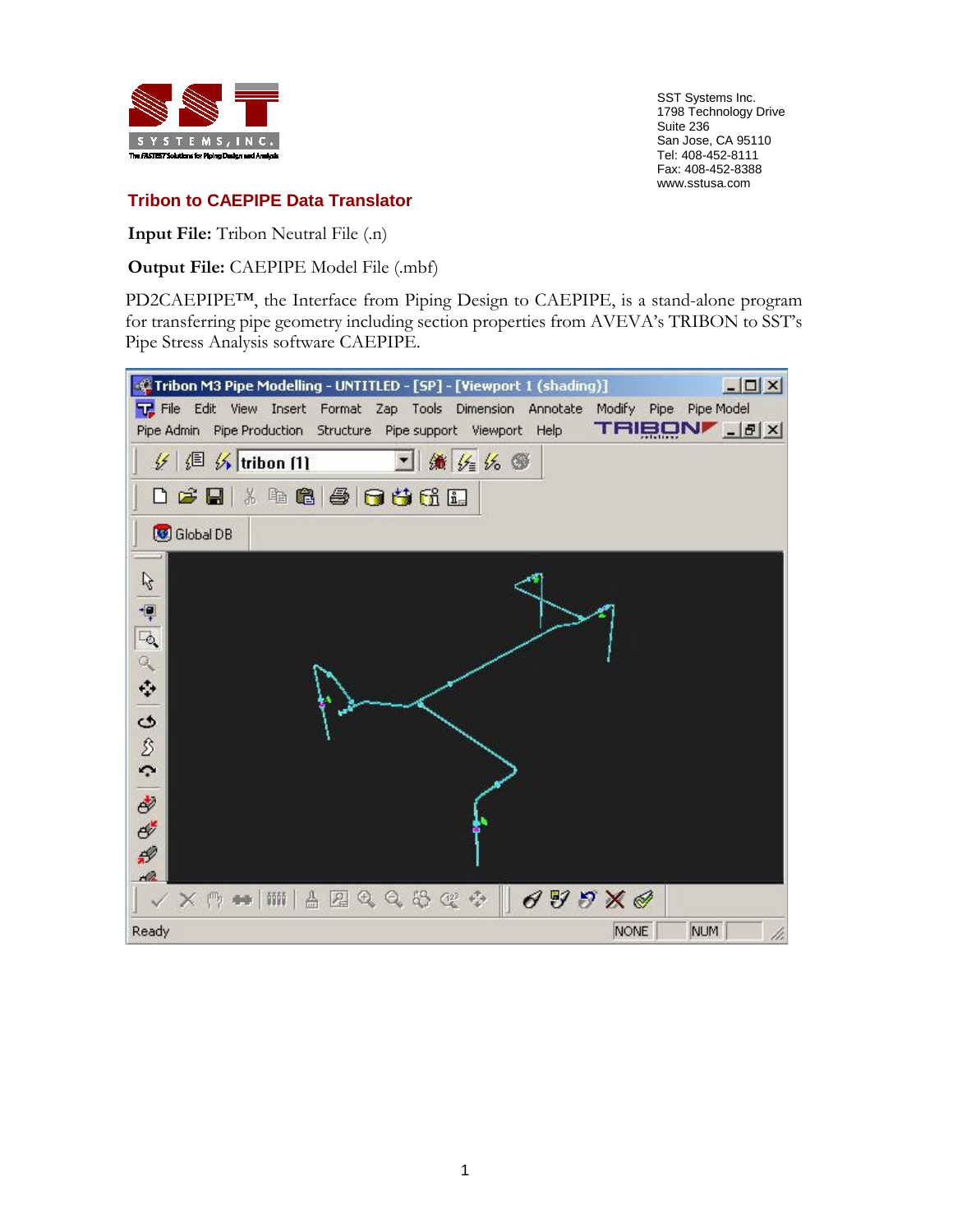

PD2CAEPIPE Interface converts the TRIBON Outfitting piping model into an intermediate neutral file. Material specifications used in TRIBON are then compared against the Mapping Database that are provided along with the PD2CAEPIPE Interface to identify the corresponding CAEPIPE materials. These materials are merged with the intermediate neutral file to generate the CAEPIPE Batch Input file (.mbf), which, in turn is, converted to the input file .mod in binary format.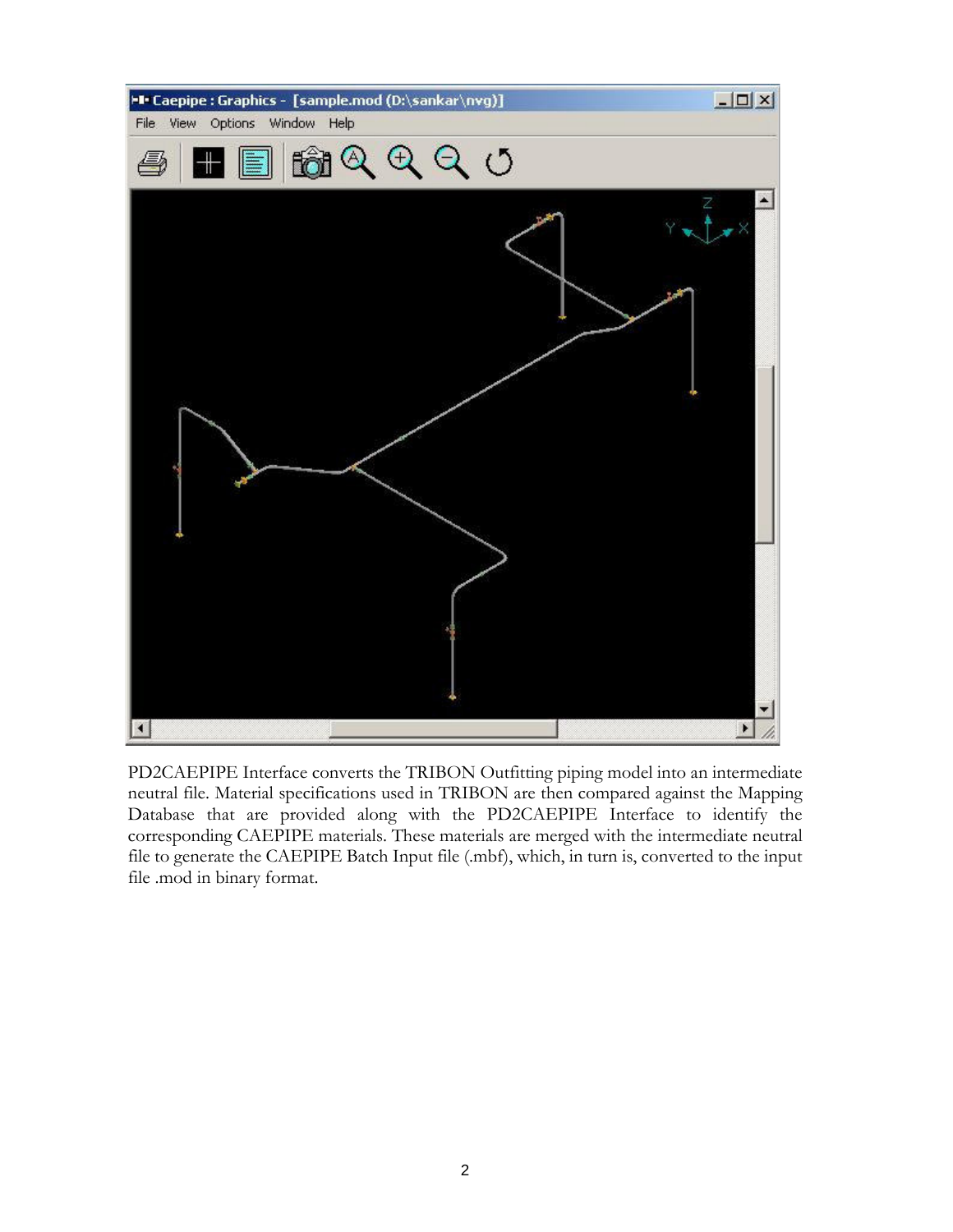**The execution sequence is as follows.**



## **The interface consists of two parts.**

- 1. Python program to identify the pipelines in TRIBON Outfitting and to create an intermediate neutral file.
- 2. PD2KP.EXE file to convert the intermediate neutral file to batch input file, recognized by CAEPIPE.